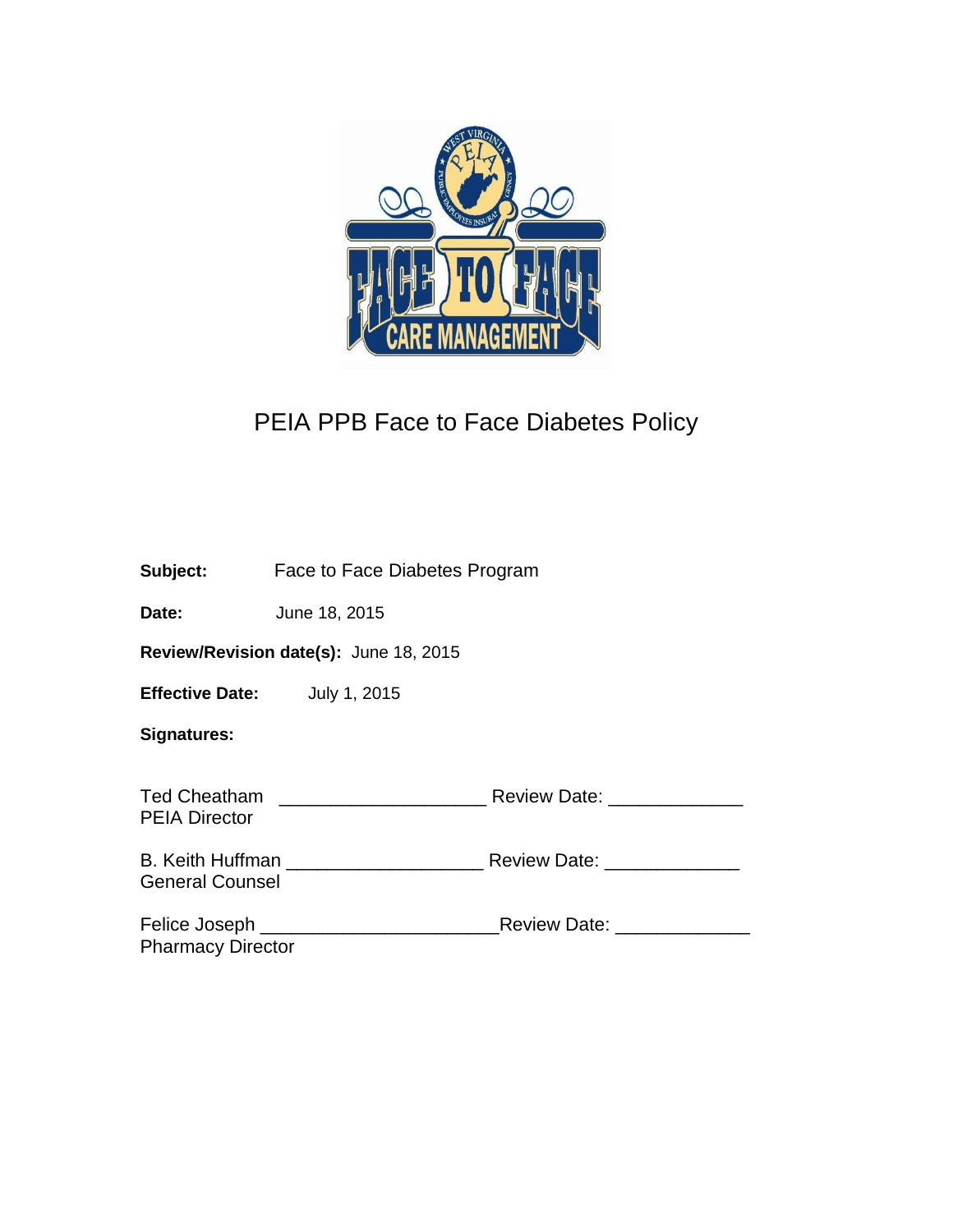## **Purpose:**

To document the policies and procedures of the PEIA Face to Face (F2F) Diabetes Program.

# **General:**

The F2F Diabetes Program is a Disease Management Program for PEIA PPB Plan members with diabetes. Participants are required to select a Program provider in their area, who provides one-on-one diabetes care coordination during scheduled appointments. The F2F Diabetes Program was developed to improve the health care status of members with diabetes while reducing their medical costs. PEIA members participating in this Program will have their co-payments for some diabetes-related prescriptions and limited supplies waived (see Attachment A). Participants are responsible for their deductibles and 75% co-insurance of any non-preferred medication.

## **Disclaimer:**

**The Face to Face Diabetes Program does not authorize, and a provider must not initiate, discontinue, or modify drugs and/ or dosages or conduct laboratory tests related directly to drug therapy management. The Face to Face Diabetes Program does not authorize, and the provider must not conduct physical examinations other than height, weight and vital signs. The Face to Face Diabetes Program does not authorize, and a provider must not interpret lab studies.**

**.** 

**Pharmacists/Pharmacies will only be reimbursed for the visits and clinical labs (listed on attachment D) described in this policy under Coding and Billing Requirements. If a pharmacist performs laboratory services, he/she must have a certificate of registration through the Clinical Laboratory Improvement Act of 1988 (CLIA) and a physician order for services performed.**

# **Eligibility & Limitations of Coverage:**

**Participants –** Participating providers may make referrals for enrollment. Eligible participants will be identified via historical medical claims with HealthSmart. As of 10/1/15, members identified as having a claim expense with an ICD-10 diagnosis code of E08, E09, E13, E10, E11 or 024 will be eligible to participate in the Program. Participants must have a primary care physician in order to participate in this Program. Members may participate simultaneously in the F2F Diabetes Program and the PEIA Weight Management Program. The participant must share their Weight Management journal with the provider during each session. Prior participants who were enrolled with the diagnosis of gestational diabetes 024 may be allowed to re-enroll into the Program with a diagnosis code of E08, E09, E13, E10, E11 with additional pregnancies.

For initial and continued participation, the participant must agree to:

• Complete all required forms.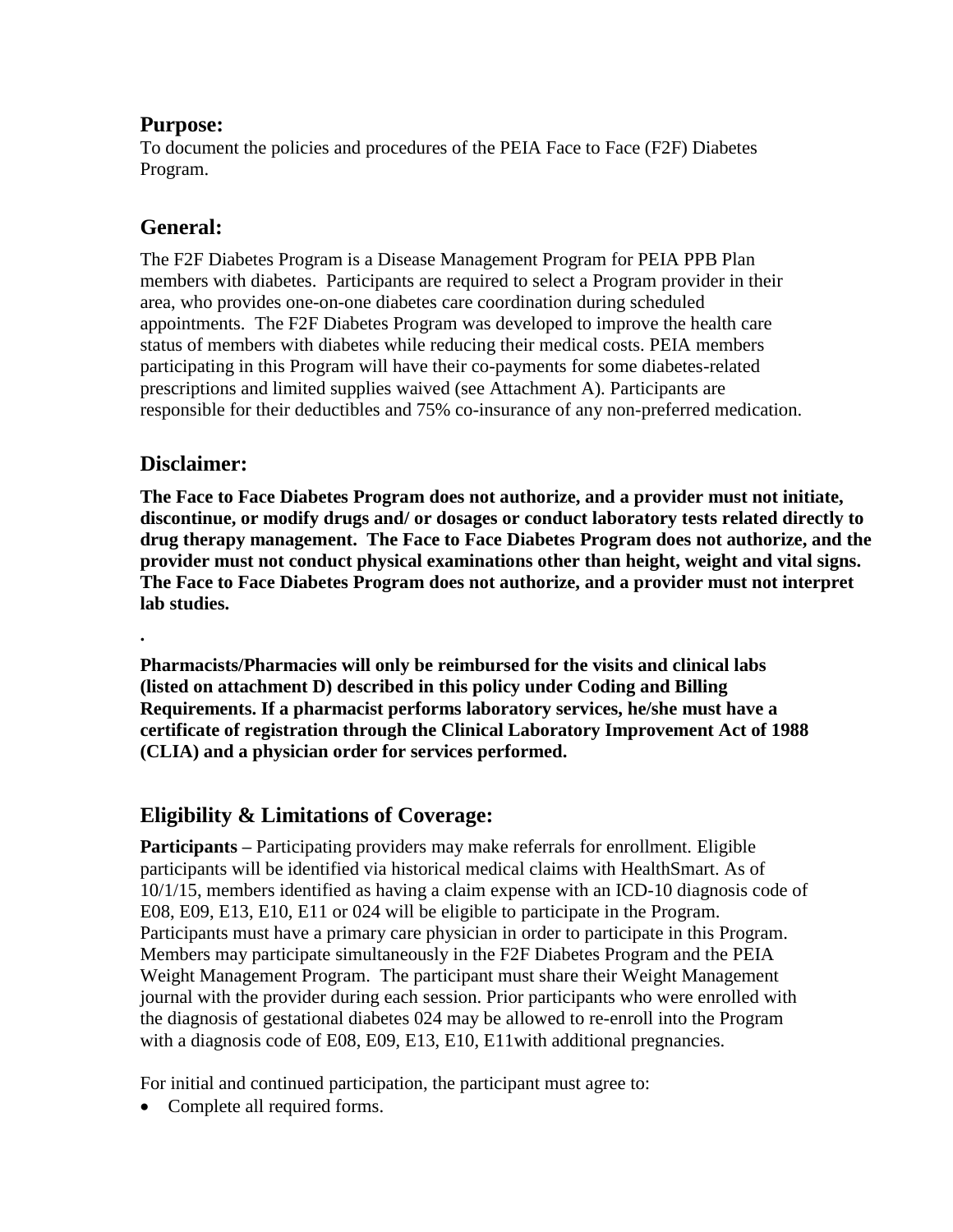- Attend regularly scheduled appointments with the F2F provider and physician.
- Provide a Hemoglobin A1c lab value to the F2F provider at the initial appointment and thereafter per the American Diabetes Association guidelines. If the lab value is 7 and below, the Hemoglobin A1c must be submitted twice per year, if above 7 four times per year.
- After one year of participation and thereafter, the Hemoglobin A1c lab value must be 8 or less to remain enrolled.
- If the lab value is above 8, the participant may submit a note from their treating physician indicating the medical reason a value of 8 or below cannot be achieved.
- Notify the F2F provider at least 24 hours in advance for re-scheduling of an appointment.
- Become an active participant in improving his/her health.
- Provide self-glucose monitoring values to the provider at each visit.
- Remain tobacco-free.

#### **Limitations of Coverage:**

- 1. Members are not eligible to participate in the F2F Diabetes Program if they have had bariatric surgery. Participants will be allowed to remain as a participant one year post-surgery.
- 2.There is a 12 month waiting period for members that were dis-enrolled for noncompliance.
- 3. It is our intent to offer a benefit which will assist PEIA members in making necessary lifestyle changes to lessen risk factors. The members' tobacco status on file with PEIA must be tobacco free.
- 4. PEIA members enrolled in the Health Plan, Humana or Special Medicare Plan are not eligible to participate. This benefit is only offered to PEIA PPB plan members.
- 5. Co-payments on non-preferred brand diabetes medication are not waived. The participant is subject to the 75% co-insurance of the PEIA allowed amount.

**Pharmacists –** Pharmacists eligible to participate in this Program and receive reimbursement from PEIA for initial and follow-up visits must:

• Provide Program specific services to enrolled PEIA PPB Plan members; Complete the diabetes certification program: *The Pharmacist and Patient-Centered Diabetes Care*,"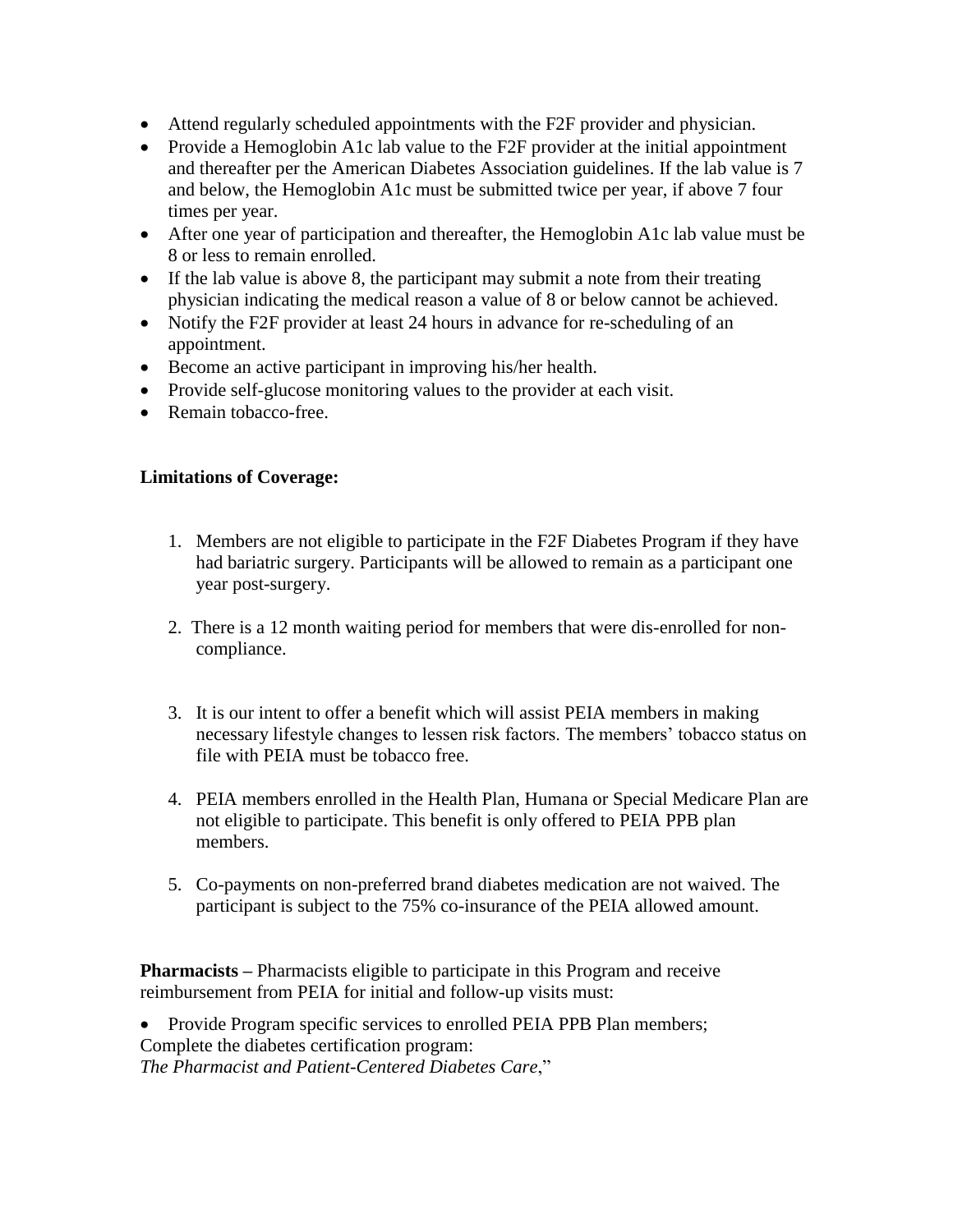- or a comparable certification program approved by PEIA. A copy of this certificate must be on file with PEIA;
- Agree to comply with the practice requirements as set forth in the The Pharmacist and Patient-Centered Diabetes Care certification program;
- Be affiliated with a pharmacy that has the capacity to fill a prescription, written by any physician, for the PEIA member that is participating in the Program;
- The intent of the Program is that the participating member will have the ability to fill all prescription(s), written by any physician, at the facility they have their F2F Program visits;
- Agree to comply with the "Provider Agreement" (Attachment D) as indicated by signing and returning to PEIA. A copy of this form must be on file with PEIA.

#### **Coding and Billing Requirements**

**Visits** -- Providers must contact Mike Broce at CAMC Health Education Research Institute for billing the initial assessment and follow-up visits. He can be reached at 304- 388-9923. The following chart includes the acceptable codes, limitations, and allowances for these services.

| <b>HCPCS/CPT</b> | <b>Description</b>                 | <b>Limitations</b>                    | <b>PEIA</b>      | <b>Per Visit</b> |
|------------------|------------------------------------|---------------------------------------|------------------|------------------|
| Code             |                                    |                                       | <b>Allowance</b> | <b>Maximum</b>   |
| S0315            | DM program, initial<br>assessment  | 1 per participant for<br>each attempt | \$80.00          | \$80.00          |
| <b>S0316</b>     | DM program, follow-<br>up: 15 min. | limit of 2 units per<br>visit         | \$20.00          | \$40.00          |

Data must be entered in the web-based F2F system and should be billed after the scheduled visit and all information is verified and complete. *Please note: PEIA has a timely filing limitation that requires submission of claims within six months of the date of service. Claims submitted beyond the timely filing limitation will be denied and may not be billed to the patient.*

PEIA will pay 100% of the PEIA allowance for the assessment and follow-up services. The participant will not be responsible for a co-payment or deductible for these services.

#### **Prescriptions**

Pharmacists must bill prescriptions to Express Scripts via standard practice. PEIA will waive co-payments for generics and preferred brand diabetes-related drugs and some supplies (see Attachment A). Participants will be responsible for their deductibles and any member cost share on tier 3 medications for diabetes. Participants must use a Retail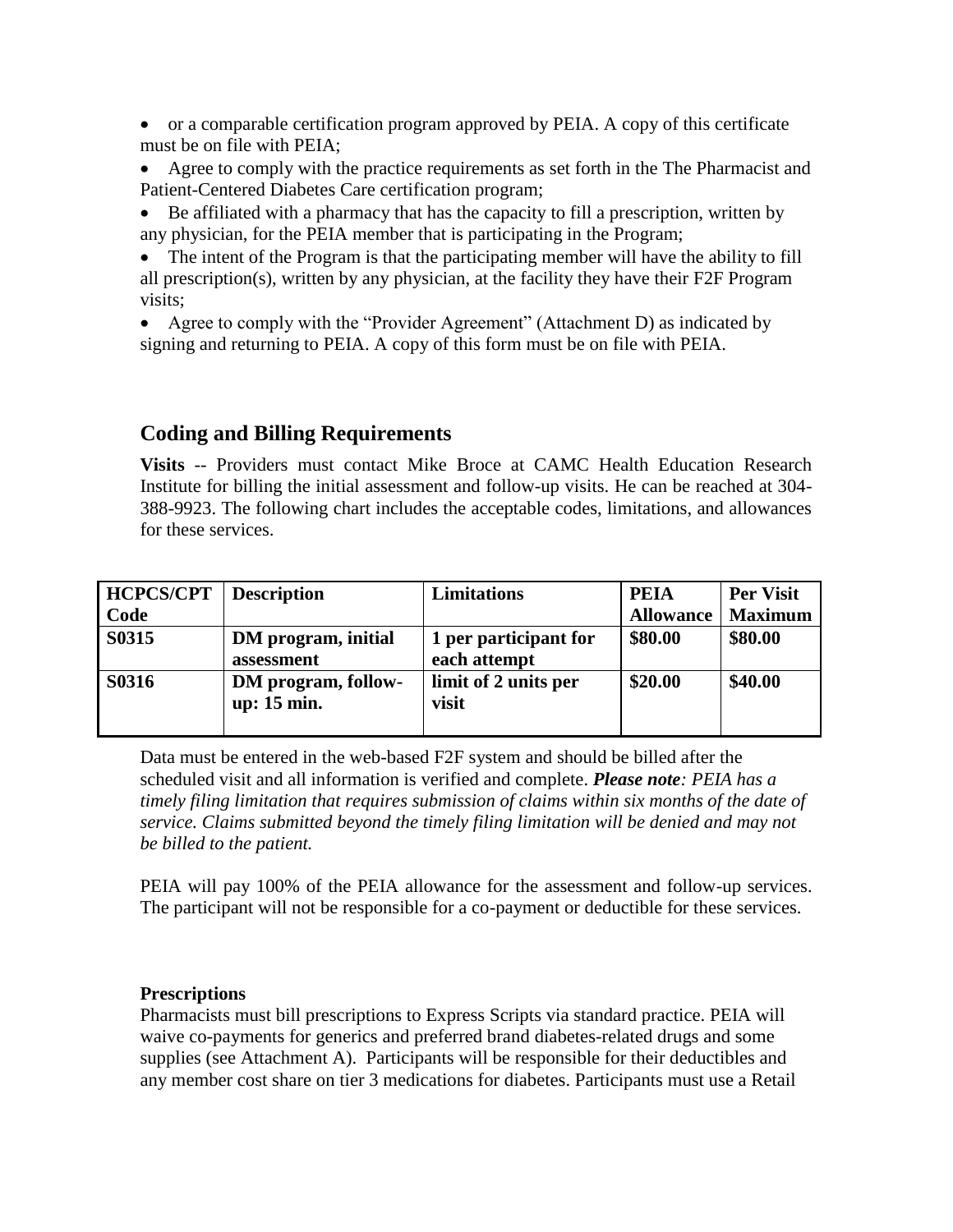Pharmacy to receive the benefit of waived co-payments. Participants who use Mail Order will not be eligible for the waived co-payments.

#### **Clinical Lab Services**

PEIA covers medically necessary clinical lab testing and monitoring. Participants will be responsible for their deductibles and applicable co-insurance. If a Program participant has not completed the recommended lab monitoring studies as recommended in the "West Virginia Guidelines for Diabetes Care-Screening" (Attachment C), PEIA will pay the pharmacists for the performance of clinical lab services requested by a physician. To perform clinical lab services, the pharmacist must have a certificate of registration through CLIA and a physician order for services performed. Payment for clinical lab services is based on PEIA's clinical lab fee schedule, which is available on the web site at [www.wvpeia.com.](http://www.wvpeia.com/)

#### **Documentation Requirements**

The provider must use the F2F Diabetes Program system by clicking [www.peiaf2f.com](http://www.peiaf2f.com/) to document all participant visits. This documentation must support the level of services billed for each visit. The online format includes, but is not limited to; fields for documentation of blood pressure, monitoring of cholesterol and hemoglobin A1c lab values, meal and exercise planning, review of medications, and referrals to appropriate healthcare providers. The "Face to Face – Education/Goals Summary" must include documentation of the goals established by the participant and the provider. Specific instructions and educational material should be included as guidance for the achievement of the established goals. **The provider must document all visits within the month of the visit.** 

# **Face to Face Diabetes Program Procedures**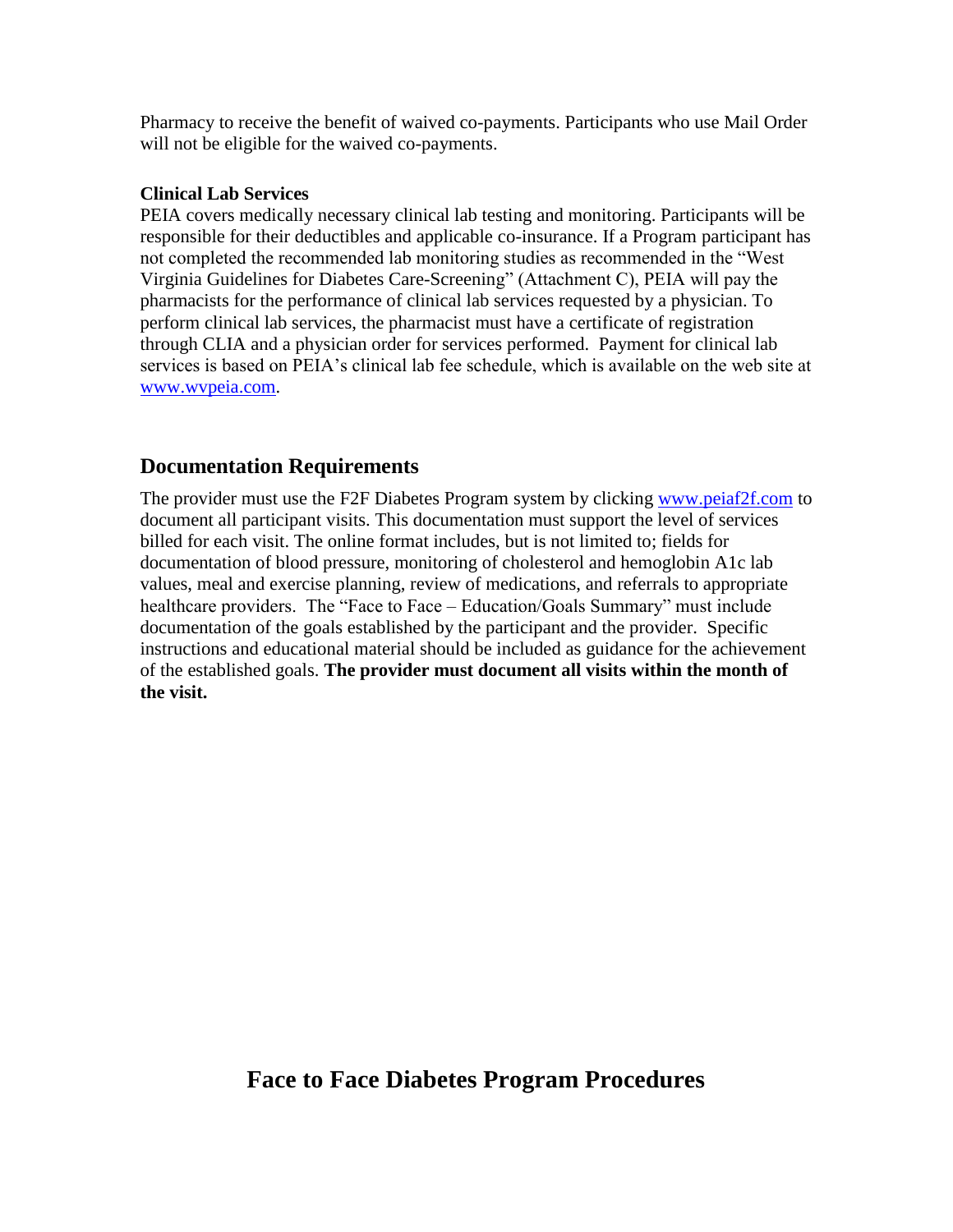# **Identifying Eligible Participants**

Members identified via an ICD-9 diagnosis code of E08, E09, E13, E10, E11 or 024 are eligible to enroll in the Program. Once enrolled, F2F providers will be notified via e-mail.

#### *Please note:*

*On July 1, 2014, PEIA added a second attempt per lifetime benefit to the PEIA Face to Face Diabetes Program. There is a 12 month waiting period from the dis-enrollment date.* 

# **Enrollment**

The member must complete the F2F Diabetes Program Application and Participant Agreement with their choice of participating provider. If the member does not choose a provider, a form will be mailed to the member requesting a participating provider to be chosen. Since the Program has a limited number of participating providers, the enrollment is on a first-come, first-serve basis. The members' information will be verified to determine eligibility for Program participation.

#### **Approvals:**

- PEIA will review electronic and paper applications to determine eligibility.
- Approved participants will be flagged in PEIA's Benefits Administration System (BAS) with a "DBT" attribute. This attribute indicates that the member is a participant in the Program. Second attempt participants will have the "DBT2" attribute in BAS.
- The participants' effective date for enrollment will be the first day of the month following receipt of the application. For example, the effective date for a member whose Diabetes Program application is received by PEIA on March 25, 2013, will be April 1, 2013.
- PEIA will provide information to the Third Party Administrator (TPA), the Pharmacy Benefit Manager (PBM) and the PEIA data warehouse. The "DBT" attribute is a flag sent to these vendors indicating that the identified member will have their co-payments waived for some diabetes-related prescriptions and limited supplies.
- Approved participants will be notified by PEIA of their enrollment and effective date into the Program. The assigned F2F provider will be notified via e-mail.

#### **Denials**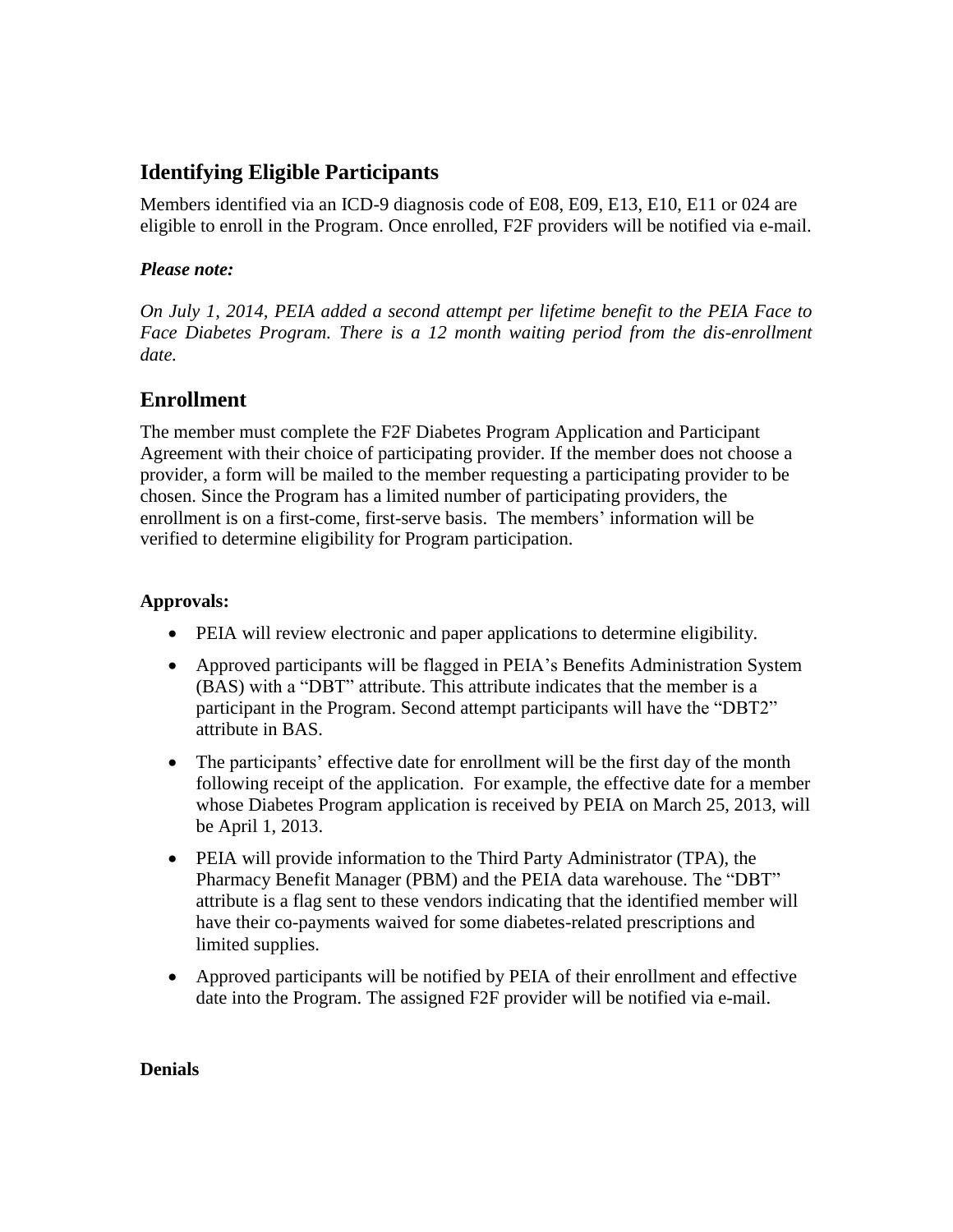Some members may not be eligible for participation in this Program. If it is determined that a member who submits an application is not eligible, the member will be notified in writing by PEIA of the denial. A member may be denied participation due to one or more of the following:

- Member is not covered under a PEIA PPB Plan.
- Member is enrolled with Humana or PEIA's Special Medicare Plan.
- Member was not diagnosed with diabetes. *Please note: Metabolic syndrome and obesity are not considered eligible diagnoses for this Program.*
- Member is not tobacco free or has not been tobacco free six months prior to enrollment.
- Member has had bariatric surgery.
- Member was enrolled in Program less than twelve months prior to re-applying.

# **Scheduling the First Appointment**

The initial visit between the participant and the provider will be scheduled by the provider and/or participant to occur as soon after the effective date, as is reasonable for the participant and the provider. Program requirements are:

- The provider will contact the participant within 7 days of their effective date to schedule the first appointment.
- The first appointment will be conducted within 45 days of the participant's effective date.
- The provider may leave a message for the participant when attempting to schedule an appointment. The participant should respond to the message within three calendar days. If there is no response by the following week, the provider will leave a second message. If the participant does not respond within three days after the second telephone message, the provider must notify PEIA and the participant will be mailed a non-compliance letter.
- If the provider does not contact the participant within 7 days of the effective date, it is the participants' responsibility to contact the assigned provider to schedule an initial appointment.
- If the participant does not hear from their provider within 7 days, it is the participant's responsibility to contact PEIA letting them know their provider is non-responsive.

## **First Appointment/Initial Assessment**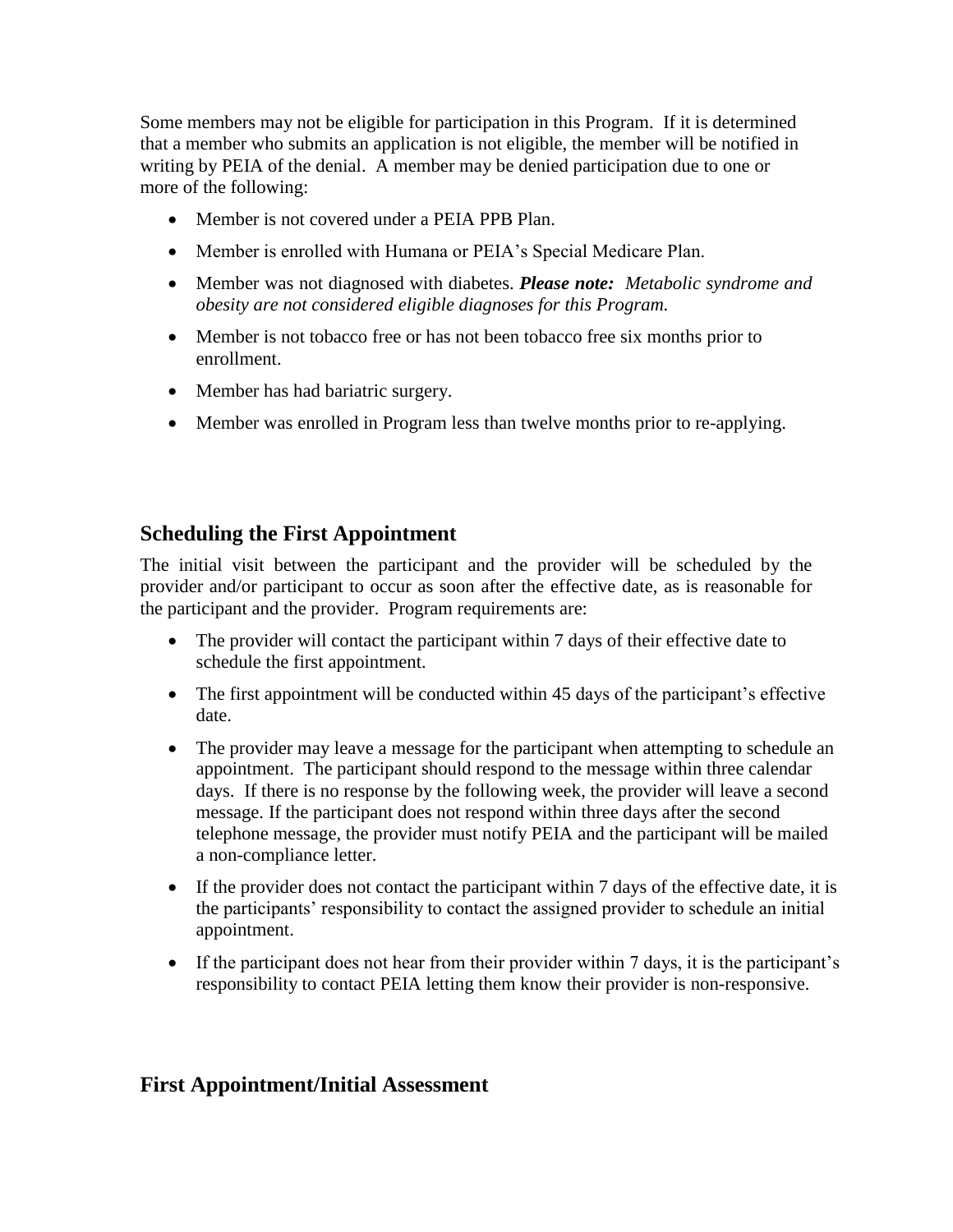At the first appointment, the provider will review and complete the "Background Information and Initial Visit" and work with the participant to establish two goals the participant will work toward before the next appointment. The goals on the Participant Master Summary must be reviewed and discussed with the participant prior to their departure. The HbA1c lab value *must* be documented in the F2F system. The Summary will also identify the date and time of the next appointment. All documentation must be entered into the F2f system in a timely manner.

# **Follow-up Visits**

Based on the participant's health status and goals, the provider will determine the frequency of follow-up visits. Follow-up visits may be scheduled as noted below, if the criteria as noted in the section "Eligibility and Limitations of Coverage" are not met with regard to the HbA1c level of 7 or less:

- Monthly visits with the participant are required for the first three months of the Program for each participant.
- After the third visit, the provider must schedule quarterly visits for the first year. After the first year, the provider may reduce the frequency of visits based on the individual's HbA1c. If the HbA1c level is 7 or less, two annual visits must be scheduled; if greater than 7, quarterly visits must be scheduled.
- Complicated cases, patients with poorly controlled diabetes and/or poorly controlled co-morbidities, may also require visits that are more frequent. For these participants, two visits per month may be covered, as necessary, during the initial three months. The provider must enter data in the patient record to document the necessity of the additional visits. Additional visits may be granted by PEIA based on documentation.
- Providers must document each visit. Visits should be entered into the F2F system no more than **14 days** after the scheduled visit.

#### **For each follow-up visit, the provider must:**

- Verify the Participant Background Information with the participant.
- Complete the Visit Form.
- Review the previous visit's goals from the Participant Summary with the participant and determine if the goals have been met or if they require modification.
- By the end of each follow-up visit, develop two goals with the participant and provide the participant with a copy of the goals and the date/time of the next visit. If goals are consistently not met, the provider will contact PEIA.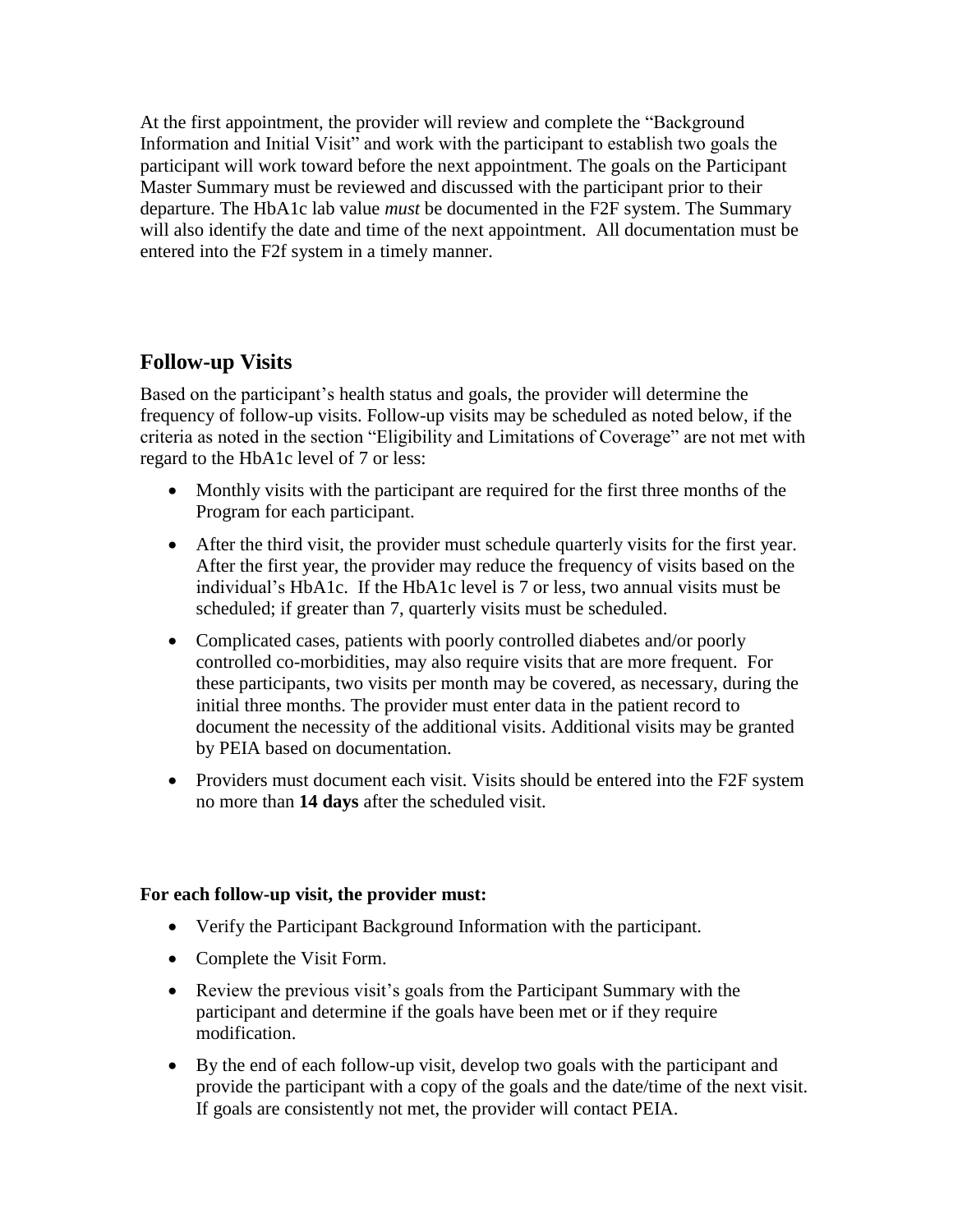- The HbA1C lab value must be documented at the first visit and thereafter per the ADA guidelines.
- After each follow-up visit, the provider must document the visit in the F2F system within the month of the visit.

## **Provider and Physician Communications**

The provider will send a "Participant Summary" to the appropriate physician(s). Quarterly reports are sufficient, unless more frequent reports are necessary as determined by the provider, to communicate medical or non-compliance issues. The provider may also on occasion call and speak with the participant's physician regarding their medical status.

Physician referrals should be made when conditions are identified by the provider that requires medical attention. Alternatively, a physician may also refer a patient to a provider for monitoring and/or diabetes education, as provided through PEIA's F2F Diabetes Program.

# **Missed Appointments/Visits**

The participant must give a 24-hour notice to the provider if he/she is unable to make a scheduled appointment (unless it is an emergency). If the participant does not provide notice, the provider will contact him/her to reschedule the visit.

A missed appointment is to be followed-up with a phone call to the participant and a visit rescheduled within 30 days of the missed appointment.

Upon a second missed appointment without prior notification, the provider will contact the participant regarding his/her responsibilities for continuing in the Program and the provider will re-schedule the visit to occur within 15 days**.** 

With the occurrence of a third missed appointment or member's refusal to re-schedule within the time periods stated above**,** the provider should contact PEIA. At this time, F2F Program staff will send the participant a non-compliance letter. If the participant has not contacted the provider to schedule and attend a visit within 30 days, the participant will be dis-enrolled from the Program. After two non-compliant letters, should the participant continue to be noncompliant, the participant will be immediately dis-enrolled from the Program.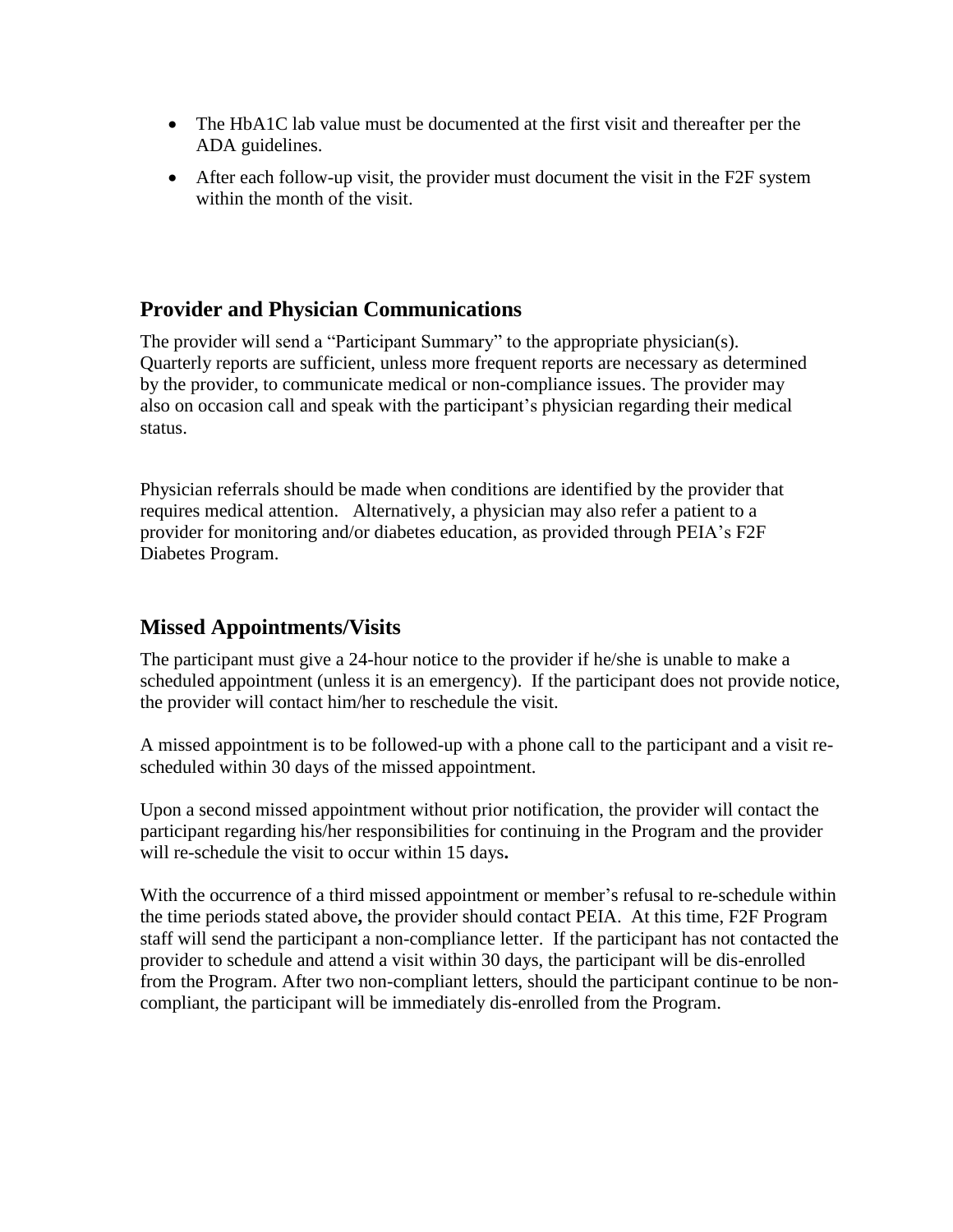### **Voluntary Dis-enrollment**

A participant may choose to dis-enroll from the Program at any time. The participant must notify in writing to PEIA or the provider as soon as possible. If the provider is notified by the participant, the provider must notify PEIA immediately. PEIA will remove the "DBT" attribute and notify the member.

*Please note: Effective July 1, 2014 members are allowed a second attempt in the Program. There is a 12 month waiting period from the dis-enrollment date.*

### **Non-compliance Dis-enrollment**

Participants will be dis-enrolled due to non-compliance with the Program requirements. For purposes of this policy, a participant is considered non-compliant:

- When three or more scheduled appointments are missed without documented cause;
- When recommended medical and/or preventative care is not obtained;
- When little or no effort is made to meet the established visit goals and/or;
- When the member fails to schedule and attend an appointment with the provider within the time periods noted in the policy;
- When self-reported glucose monitoring values are not given to the provider after the third cumulative visit and on a yearly basis thereafter.
- When the HbA1C lab value is above 8 at the end of twelve month of participation.

This Disease Management Program was established in an effort to improve the health care status of our members with Diabetes and reduce the medical costs of PEIA and its members. Thus, participants are expected to comply with the Program requirements in order to receive the benefits of waived co-payments.

Participants who do not comply with the requirements of the Program will receive a letter advising them of their dis-enrollment.

## **Re-enrollment**

Participants that were dis-enrolled due to their tobacco status may re-enroll six months after they are tobacco free. Participants that were dis-enrolled due to non-compliance may appeal the dis-enrollment in writing. An appeal decision letter will be mailed to the member indicating the decision made by the Program Manager. Participants may also